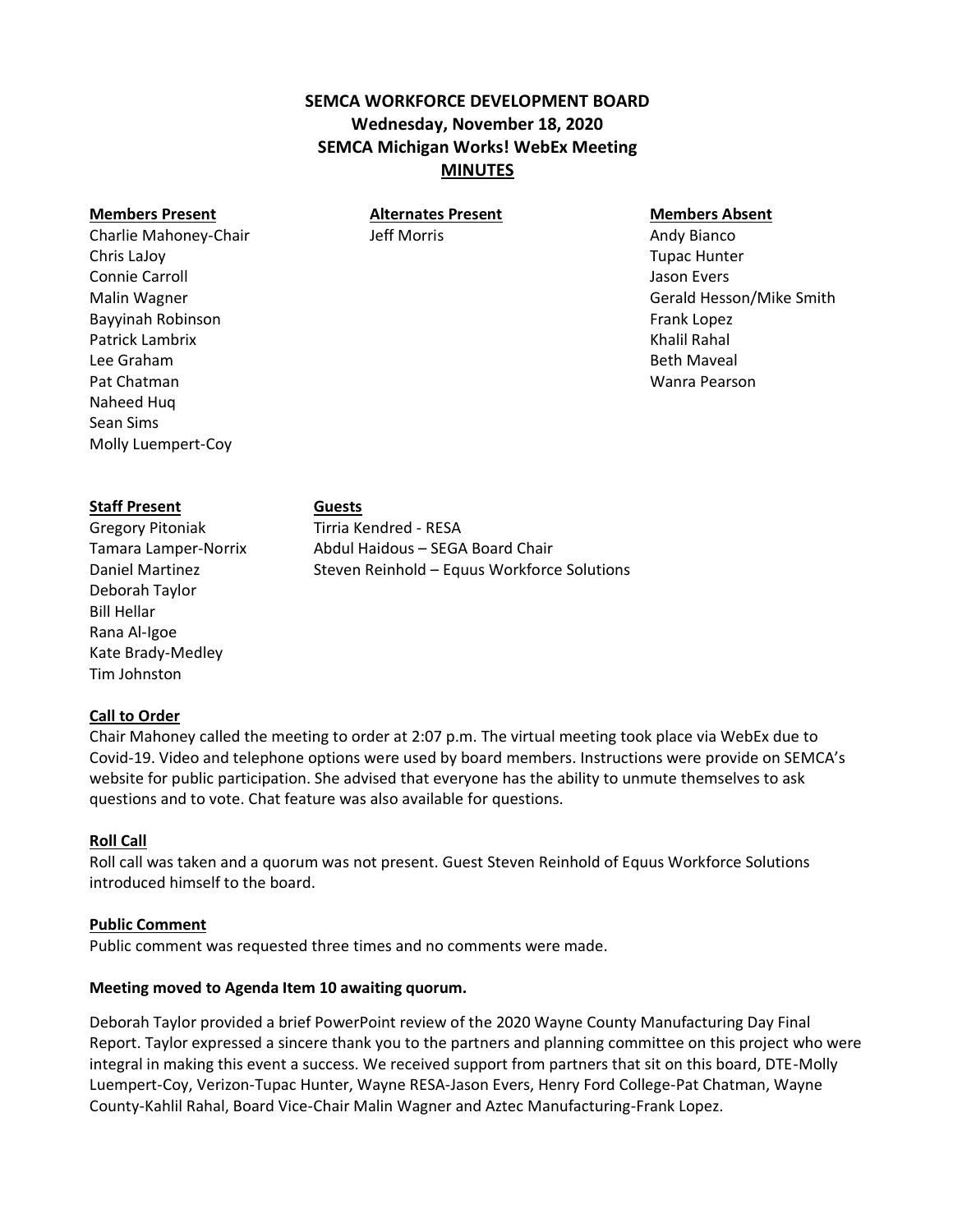She reviewed how the event has worked over the last six year and the benefits to connecting modern manufacturing careers with the talent pipeline. After it became clear that the pandemic would not allow for the traditional Manufacturing Day event, it was determined that a virtual event would be attempted. They questioned how school would look in the fall; if they would have time to promote a virtual event; if manufacturers would buy into the event and how many could be hosted virtually. They used Wayne RESA's StreamNet as the virtual platform and hired a consultant Amanda Holdsworth from Holdsworth Communications to facilitate the event. The normal one-day event became a five-day event with virtual tours of manufacturing businesses and colleges and Q & A sessions.

In a normal year, we would have a goal of around 3,000 participating students, but decided if we could reach 1,000 students, it would be a success. The final participation count was 2,991 students from 37 school districts. Our goal was 6 colleges and 5 participated and 6 manufacturing companies with 13 participating this year, down from a normal year but much better than expected. The budget for this platform was expected to cost \$50,000 and we raised \$56,000. Nationally, many of the programs were cancelled this year so we are very pleased with the outcomes for this first-time virtual platform.

Taylor also noted that most participants were from Wayne County, including the city of Detroit, as well as students from schools in Monroe County and Oakland County. Congresswoman Haley Stevens reached out to us and was featured, and two newer companies were presenters this year, Shinola and Detroit Bikes. For the first time, we were able to create an online library of resources that is available for a year post-event [\(https://eduvision.tv/I?yeRyem;](https://eduvision.tv/I?yeRyem) [www.2020ManufacturingDay.com\)](http://www.2020manufacturingday.com/). To date there have been 4,000 unique viewers to these websites. The report can also be found on our website [www.semca.org/employers/manufacturing-day/.](http://www.semca.org/employers/manufacturing-day/) All partners are located in the report, which is on file.

Pitoniak thanked the partners, committee members and Taylor and Brady-Medley for their hard work. DESC upped their contribution because they were so impressed with the project. Brady-Medley thanked Pitoniak for his leadership in encouraging them to think big and looking at it as a learning experience. Taylor's team will use what they have learned for some events planned in the early spring.

Mahoney asked that the report be shared with NAWB, which Tim Johnston has agreed to do. They are looking for unique and creative ways workforce development partners are using to connect during this pandemic. It would be directed to Melanie Anderson, which is the same person connected with for the drive-thru job fairs information.

## **Quorum was now present.**

## **Board recited the Pledge of Allegiance.**

## **Approval of Agenda**

Mahoney asked for approval of the agenda with the amendment of moving the Manufacturing Day presentation to the beginning awaiting quorum.

**MOVED by Luempert-Coy to approve the Agenda of November 18, 2020 as amended, supported by Chatman. All voting aye, motion carried.**

## **Approval of Minutes**

**MOVED by Carroll to approve the Minutes of September 16, 2020 as presented, supported by Luempert-Coy. All voting aye, motion carried.**

## **Approval of One-Stop Operator Contractor**

Pitoniak and Al-Igoe provided a brief background on the One-Stop Operator Contractor, which is a neutral third-party that can coordinate services amongst the different American Job Centers, its contractors and its partners like MRS. The Information Center (TIC) was the only bid received this round. The proposal was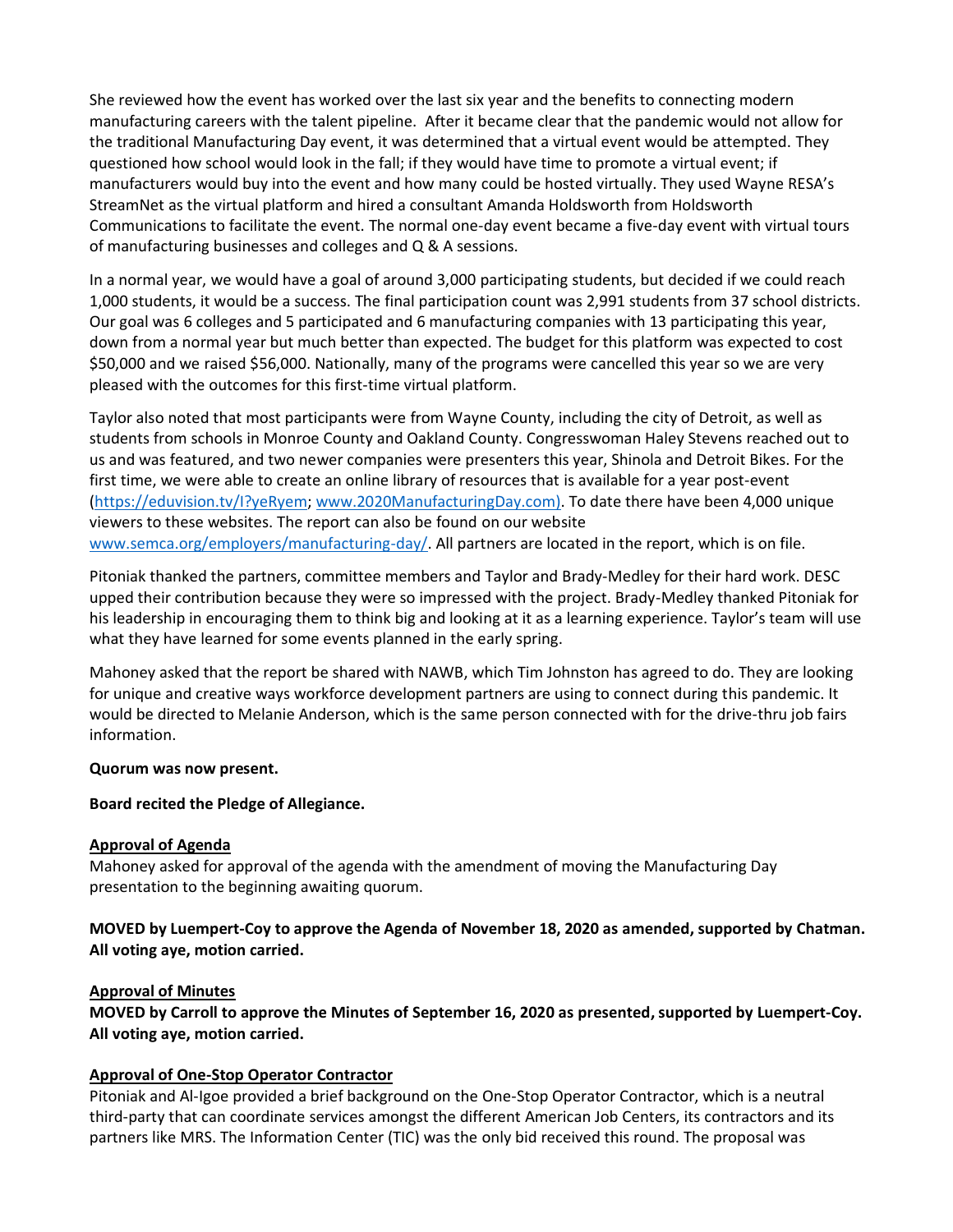reviewed to make sure it aligned with the RFP requirements. It does align and SEMCA is hereby requesting the Board to approve TIC as the One Stop Operator Contractor for the initial period of 12/01/2020 through 6/30/21 with the option to extend the contract annually for a period of up to three years.

**MOTION BY Luempert-Coy to award the contract for One-Stop Operator Services to The Information Center (TIC) for an initial contract period of 12/01/20 through 6/30/21 with the option to extend the contract on 7/01/21 annually for a period of up to three years, supported by Carroll. All voting aye, motion carried.**

## **Approval of Michigan Works Association Board of Directors Appointments**

Michigan Works Association is restructuring its board to be more inclusive of all of the regions in the state. Each Workforce Development Board is asked to make two appointments, one to serve as its Representative and one to serve as the Chief Administrative Staff Person. Mahoney has been chairing the Michigan Works Association Board for several years and was part of the restructuring process. Pitoniak strongly recommends that Mahoney remain the SEMCA Board's Representative at least for this first year of the transition. The bylaws are pretty straight-forward as to the CEO, Manager or Executive Director of each of the 16 MWA's serving as the Chief Administrative Staff Person, which would be Pitoniak for SEMCA. This is a one-year appointment for the Board Representative and will be voted on each year. Haidous of the SEGA Board expressed agreement with the recommendation of Mahoney.

**MOTION by Luempert-Coy to appoint, effective January 1, 2021, the following individuals to represent the SEMCA Workforce Development Board as board's representatives on the Michigan Works! Association Board of Directors: Charlotte Mahoney and Gregory Pitoniak, supported by Huq. All voting aye, motion carried.**

# **Approval of 2021 WDB Meeting Schedule**

Pitoniak made one correction to the WDB Meeting Schedule. Although we expect the legislation to approve an extension of the Open Meetings Act requirements through March 2021, it is currently written only through December 31, 2020. Therefore, in-person meetings will be scheduled for January and March until virtual meetings are officially extended.

**MOTION by Luempert-Coy to approve the 2021 Workforce Development Board Meeting Schedule with the change to in-person meetings for January and March unless Open Meetings Act requirements are extended, supported by Chatman. All voting aye, motion carried.**

## **CEAC Updates**

# **Approval of 2020-2021 CEAC Metrics – First Quarter**

The CEAC Board moved their November meeting to December and have not reviewed/recommended the First Quarter CEAC Metrics at this time. Pitoniak provided a brief update and noted some struggles due to Covid with apprenticeships and talent tours. Some of the items will not occur in the first quarter and will present in a later report. MiCareer Quest was cancelled for the 2020 fall season. Manufacturing Day will present in the second quarter report. Jobs for Michigan Graduates is doing very well. Pitoniak is asking for approval of the 2020-2021 First Quarter CEAC Metrics Report with the caveat that if there is a change at the December CEAC meeting, the document will come back before this board at their January meeting.

# **MOTION by Chatman to approve the First Quarter CEAC Report for July 1, 2020 through September 30, 2020 as presented, with the caveat that the CEAC has no further recommendations from their meeting on December 9, 2020, supported by Lambrix. All voting aye, motion carried.**

Chatman asked if a roll-call vote is necessary in these virtual meetings. Pitoniak noted that if someone opposes the motion that is when a roll-call vote is required. It was suggested that instead of asking for all-in-favor votes, that we just ask if anyone is opposed for the vote count. Mahoney noted that she will reverse the order and ask if anyone is opposed first or ask that we use the word "nay" for an opposing vote in the future.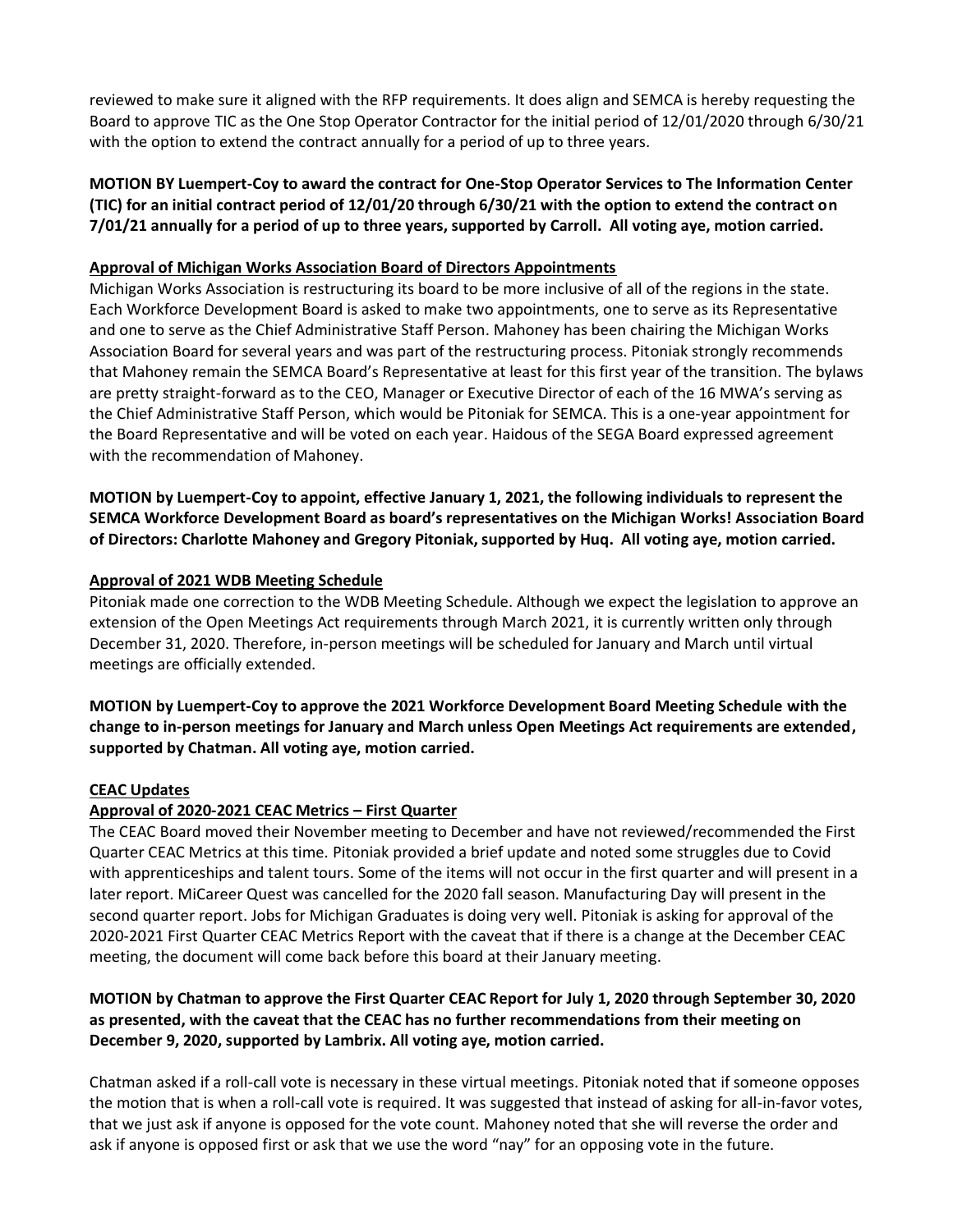## **CEPD 61(b) Strategic Plan Form**

Evers was unable to join the meeting and Wagner was having difficulty with his sound for this meeting so Tirria Kendred of Wayne RESA reported on the CEPD 61(b) Strategic Plan Form. The 61(b) state funding is for CTE programs associated with Early Middle College or dual enrollment. The Strategic Plan was completed and submitted to the state earlier this year, but it was recently required that each CEPD sign off on their top five pathways. The SEMCA pathways previously submitted in their Strategic Plan and signed off on include Health Sciences, Manufacturing, Architecture and Construction, Business Management Administration, Information Technology and STEM (Science, Technology, Engineering and Mathematics). She further noted that in receiving 61(b) funding, any pathway area is eligible for those funds. However, if we have districts that want to expand or receive special grant funds for new areas or are planning the implementation of new programs, they would have to be in the five pathways listed and signed-off on in our Strategic Plan. No questions were asked upon request.

## **Strategic Planning**

## **Receive and File 2020 Strategic Plan – Quarter 3**

Hellar reviewed the Third Quarter Strategic Plan Report. Trending downward is the collaboration projects with Economic Development. Within target reach is the complete rescan of potential partners. The remaining report goals have all been met. No questions were asked and the report is on file.

## **2021 Strategic Plan-RFP Process for Consultant**

Brady-Medley reported that the current strategic plan is a five-year plan in its final year. SEMCA's goal is to begin looking for a consultant to help guide the process in creating a new plan. Our goal is to complete and release an RFP in January 2021, and to complete the strategic plan process by the end of 2021 in time for implementation in January of 2022. Pitoniak noted that board input sessions will be planned and we just want to give the board a heads-up that it is coming. No questions were asked.

### **Federal/State Updates**

Pitoniak provided a brief update on what is happening at both the state and federal levels. All incumbent federal congressional legislators and state legislators in the SEMCA region won their elections. There were a few seats where the incumbent was not running for re-election so there will be some new faces that we will need to meet with to educate them on SEMCA and the services we provide.

We continue to have a concern on whether the state UIA will agree to reinstate the work registration requirement at Michigan Works after Covid. It is critical for us in connecting to the workforce and connecting workforce to employers and has been a topic of ongoing dialog. There was discussion pre-covid of eliminating the requirement with Michigan Works by the UIA director, however, he has recently resigned. The new interim director is Lisa Estlund Olsen.

SEMCA has received \$291,000 to implement an Expungement Navigator Program. This program is designed to help qualified customers remove low level felonies and misdemeanors from their records that may be holding them back from obtaining employment. DESC has been working with their customers for years in this effort, and SEMCA is consulting with them for best practices. They also emphasized the importance of stakeholder groups in setting this program up. Partners like the court systems can provide the customer base.

Going Pro Talent Fund is alive and well. An email and flyer were sent yesterday so if you know a business that needs our help, please have them contact us. The deadline for applications is November 30. It is going slower than anticipated, but Margie LeNoir and the Business Services Representatives are working with employers to help them complete the applications on time.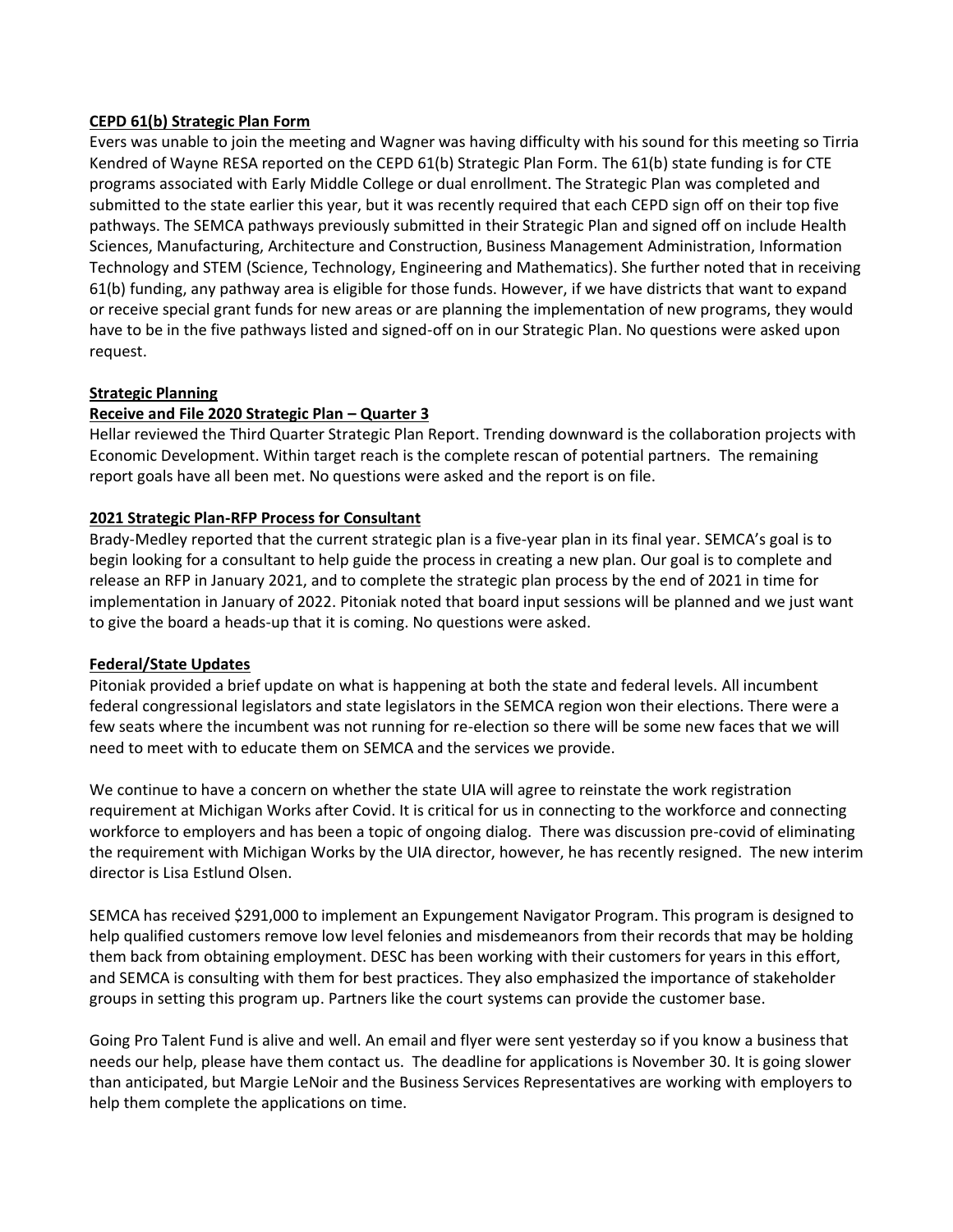Michigan Department of Education has received a federal grant in the amount of \$18 million to help connect employers with educational systems both secondary and post-secondary. The state will be issuing an RFP for Michigan Works Agencies to bid on. It will probably require the development of a consortia with key partners and hopefully we can get one or more grants for the SEMCA region.

Mahoney asked as for the businesses that applied for last year's Going Pro Talent Fund, have we checked with them and are they still able to apply this year. Pitoniak noted that SEMCA did reach out to everyone that applied last year and they are still eligible to apply this cycle, but it is not as easy as resubmitting last year's application. They are required to submit a new application.

Graham inquired further information on the MDE grant. The program is called MiLEAP but it is still in the development stages, so we are waiting for the RFP for more information. It is a concept of an employer consortia working with school districts and post-secondary institutions to train and retrain in high demand industries and with a target in industries affected by Covid.

For Federal fiscal year beginning October 1, there is a continuing resolution that is due to expire December 11 and we do believe it will be extended again. The budget proposals by the President, Congress and Senate for the new fiscal year basically call for flat funding for workforce in all three budgets. There is concern if that will be enough in the economic recovery, and we are hoping for another stimulus package to supplement our regular funding.

# **COVID 19 – Impact Statistic and UIA Project Update**

With the newest executive order asking us to work more remotely for the next three weeks, SEMCA continues to be an essential service and its staff and contractors continue to work remotely using virtual and telephone options to engage our customers. If a face-to-face meeting is required then they will meet customers at the AJC. The remote model will be in place with the SEMCA Network until at least January 3, 2021. This model is not as effective, and we are anxious to have this pandemic behind us and provide a place where our customers can drop in and receive the services they need. Hellar provided a review of the stats for each of our services and the report is on file. TAA and Individual Trainings stats were up. PATH reopened in July but FAE&T (food stamps) became volunteer and shows in the stats. Case notes and Business Services have a lot of activity. Our contractors are still checking in with customers and employers are still hiring.

Hellar provided a review of the UIA stats, which are finally becoming manageable. We are at a place now where calls to the center are being returned the same day. The report is on file. No questions were asked.

## **Council on Accreditation (COA) Update**

SEMCA and some of the board members were part of the virtual site visit for the COA in October, and Brady-Medley thanked those that participated with us. The two seasoned reviewers provided positive feedback after the visit. The process is now complete and we await the results of our hard work. We will provide the board with the final designation once we receive it.

## **Program Updates**

# **Program Statistical Summary**

Heller noted that the statistical summary was provided in the packet. He asked if there were any questions or areas the board would like him to cover. No questions were asked. The report is on file.

## **WIOA, ES, TAA, OJT, IWT, Talent Fund, Apprenticeship/Work-based Learning, Adult Ed Updates**

Al-Igoe referred the board to her report in the board packet. She discussed the additional funding received for the Disaster Recovery National Dislocated Worker Grant that will allow SEMCA to serve more individuals and provide a special activity of a disaster recovery employment. This will place workers in a short-term placement like an internship or paid work experience for individuals serving with our local health departments and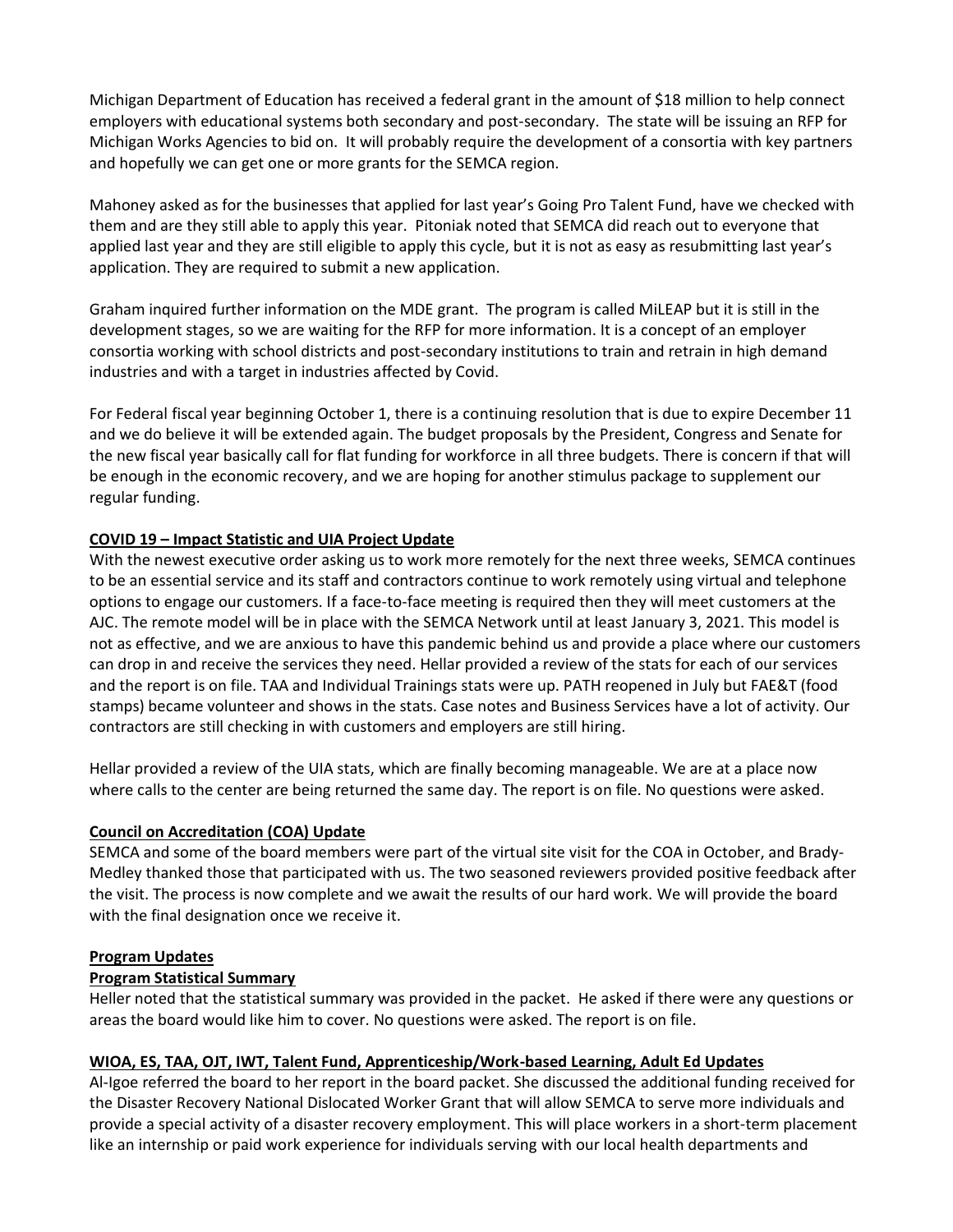hospitals and addressing issues affected by Covid. She also noted that the monthly virtual job fairs are going pretty well. Several employers have participated in this format and we have had approximately 500 individuals participate for the last three months. The next scheduled job fairs will take place in January, February and March. There will not be a December job fair unless there is an employer in need so we can focus on GPTF. Since October 1, there are 105 employers in the GPTF pipeline and of those 60 have requested applications, with 36 applications having been started and a couple completed. Statewide there have been 498 applications requested. To date, only 8 have been submitted to the state for evaluation and scoring. We continue to help with recruitment for FCA (Chrysler) and they have participated in all of the virtual job fairs. The state has reported that the Futures for Frontliners program has received 85,000 applications to date. The application deadline is December 31, 2020. SEMCA's TAA program is still working with US Steel. The Catalyst Program has been extended to 2021.

## **WIOA Youth, Young Professionals, Foster Care, JMG, WCCAN, Manufacturing Day, MiCareer Quest Updates**

Taylor referred the board to her report in the board packet. The Foster Care Summer Youth Program has been extended to December 31. We currently have 17 youth enrolled and efforts to enroll more youth continues with referrals from DHHS. Geospatial Technology Talent Consortium has been extended through December and efforts have begun to develop interest from several companies that may need interns for the summer of 2021. Jobs for Michigan Graduates in-school programs are going well, and we are on target to meet our enrollment goal of 430. One of our schools came to SEMCA with concerns of funding issues due to the pandemic. With the help of Youth Solutions, we were able to obtain an AT&T grant so they could continue to operate at full capacity. She discussed the Coffee with a Purpose sessions, JMG has been participating in virtual events similar to talent tours and Taylor thanked DTE and Consumers Energy for all of their support in these events. Summer Young Professionals Program was extended through December and Taylor discussed the struggles with the program due to the pandemic. The first cohort had 11 students enrolled in the program. They were very excited about the Empowerment Friday virtual sessions and Taylor noted some of the topics discussed in the sessions. It was a place to discuss their fears, challenges and accomplishments with their peers. This was a first-time work experience for some of them. The second co-hort is underway and since it is no longer a summer program it is called SEMCA Young Professionals for this session. WCCAN continues to evolve and Taylor discussed their goal to help reach the Governor's goal of 60% by 2030 enrolled in college. Two subcommittees are focusing on fundraising to address the lack of resources to reach this goal and another to accelerate the attainment of stackable credentials and dual enrollments. Youth Build has received a new 3 year grant for construction trades in Hamtramck and Highland Park.

## **PATH, FAE&T, BRN and RAIN Updates**

Martinez referred the board to his report in the board packet. The transition with our new contractor SERCO is going well in Highland Park. The December 31 COVID extension order will have some effect on our working PATH customers especially in the area of childcare with school closures. Our coaches are working with them to find solutions to try and keep those customers engaged in their work program or training, but these changes can have a real impact on the ability of our PATH customers' continued participation. Funding has been received and distributed to contractors. We received a funding bump and will continue funding training activities and are looking to our contractors for some innovative ideas to RFP in the New Year. The Mobile App is almost ready to launch. This will allow customers to communicate with coaches, download information, sign documents, and is very helpful to a customer that has transportation or childcare barriers or their work hours do not allow them to meeting with their coach personally. There are only two Michigan Works Agencies using this technology. Martinez had contractors do a self-report of the number of customers engaging with us. About 35% of the customers that received notice to attend orientation are attending. Of that 35%, 61% are engaged in an activity. Contractors have reported that they are starting to see an uptick of customers engaging with their coaches. FAE&T funding has been received and is lower probably due to the program going from mandatory participation to volunteer. SEMCA has been asked by the State to participate in the FAE&T Plus program with DESC and West Michigan Works! He provided an explanation on how this program will work, and SEMCA is honored that the state has chosen us for this program. RAIN continues to do great work with our